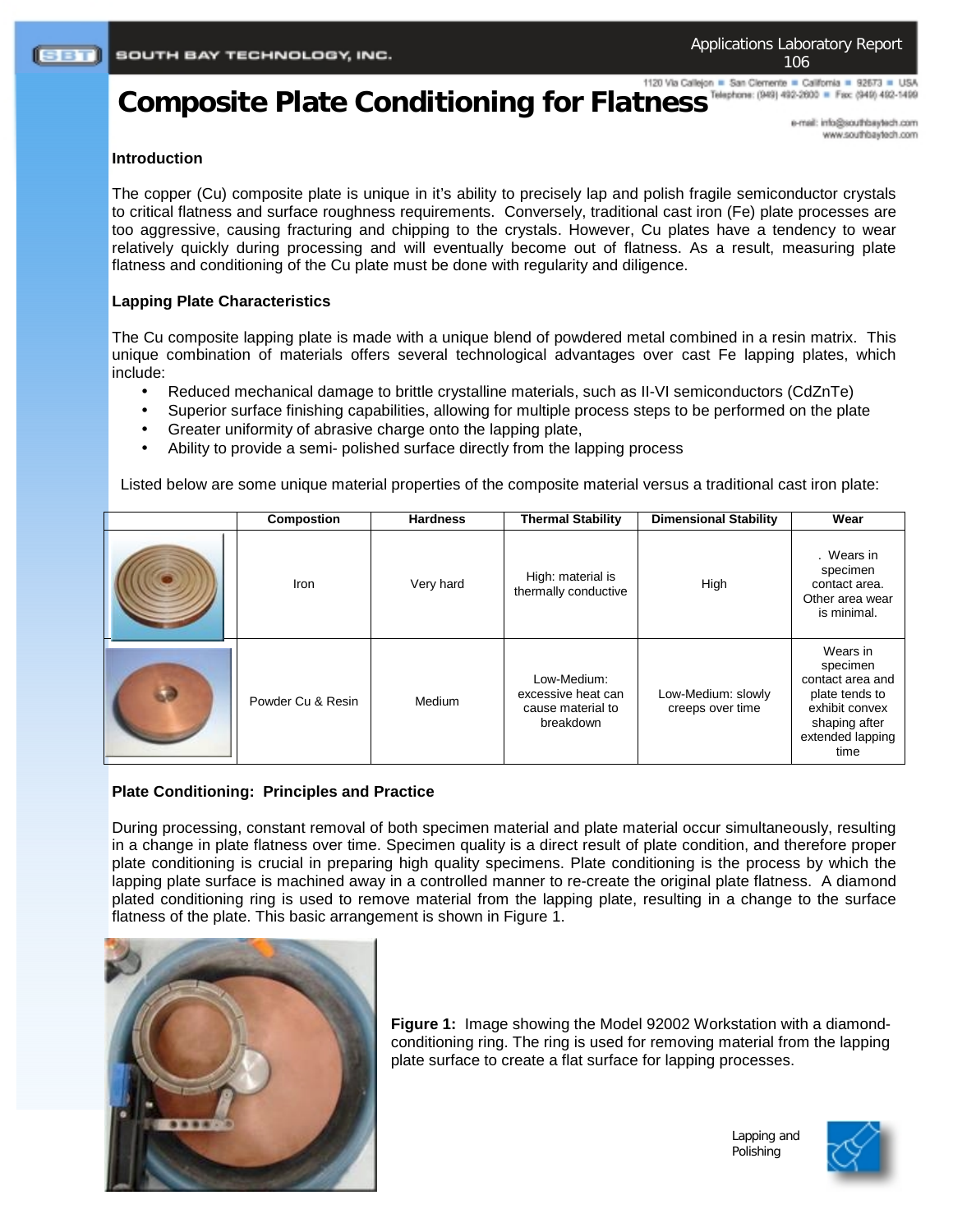1120 Via Callejon = San Clemente = California = 92673 = USA Telephone: (949) 492-2600 = Fax: (949) 492-1499

> e-mail: info@southbaytech.com moo.floeyeedrib.com

Conditioning of the lapping plate is affected by three primary parameters:

- a) Position of the conditioning ring
- b) Weight of the conditioning ring
- c) Polishing machine parameters
- **A)** The position of the conditioning ring has a drastic affect on the shape of the lapping plate. Generally, there are three primary positions that are used for plate conditioning and are shown in the diagram below.



**Figure 2:** Schematic illustration of the conditioning ring positions during plate conditioning.

- **Position A:** The diamond conditioning ring centered over the plate with even amount of overlap from the outside edge and inside edge of the lapping plate. This is the general starting position when beginning a conditioning process. This is the optimum position for reducing waviness or low-in-the-middle plate shapes. Conditioning in this position for too lengthy of a time will cause the plate shape to become convex.
- **Position B:** The ring is predominately overlapped to the outside edge of the lapping plate. This will cause more plate material to be removed from the outer diameter areas of the plate circumference.
- **Position C:** The ring is overlapped to the inside edge of the lapping plate. During the conditioning process more material will be removed from the interior areas of the plate.
- **B)** If the lapping plate is severely out of flatness (hundreds of microns), additional weight should be added to the conditioning ring. Adding weight to the conditioning ring inceases loading force and will increase the material removal rate of the plate, reducing the conditioning time. **Use caution as the increase in removal rate will cause rapid changes in plate shape.**
- **C)** Polishing machine parameters will also affect the conditioning process. In most cases, the workstation speed should approximately match the wheel speed. The advantage of using matching speed and complementary direction is a highly uniform removal across the plate surface by the diamond-conditioning ring.

#### **Monitoring & Measuring Plate Flatness**

The Model 92031 Flatness Gauge Kit is designed to help the user maintain plate flatness by periodically taking measurements of the plate shape following processing. The gauge utilizes digital micrometer that is initially zeroed on a granite leveling plate. The gauge is then placed onto the lapping plate and a measurement taken. This provides a direct measurement of how much the plate has deviated from the zero position. Measuring various points along the lapping plate surface provides a picture of the overall shape of the lapping plate.



**Figure 3:** Model 92031 Flatness Gauge Kit showing the flatness gauge and granite leveling plate.

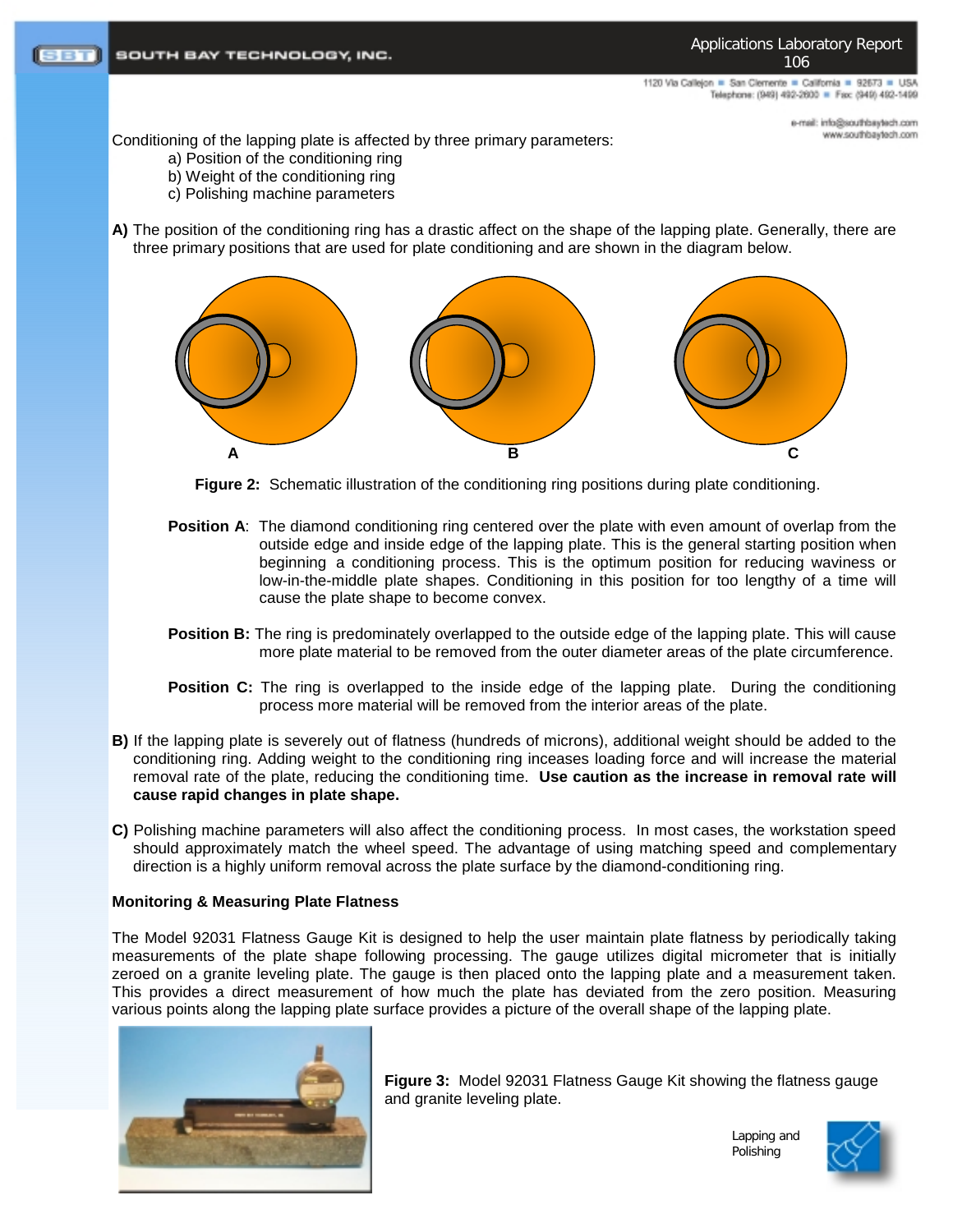#### $(SBT)$ SOUTH BAY TECHNOLOGY, INC.

#### Applications Laboratory Report 106

e-mail: info@southbaytech.com www.southbaytech.com

1120 Via Callejon = San Clemente = California = 92673 = USA Telephone: (949) 492-2600 = Fax: (949) 492-1499





**Figure 4:** Schematic illustration of the locations used for measuring plate flatness (far left) and the orientation of the flatness gauge on the lapping plate during measurements.

#### **Determining Plate Flatness (Shapes)**

During sample processing, **the Cu lapping plate has a tendency to exhibit a convex shape after use**. For that reason the Cu plate is typically conditioned to have a slightly concave shape prior to sample processing. Using the flatness gauge for measuring various points on the lapping plate and relating these to the plate shape, proper conditioning can be completed in a short amount of time.

Below are common plate shapes that would be seen from measurement data taken from the plate surface.

| <b>PLATE SHAPE</b> | <b>DESCRIPTION</b>                                                                                                                                                                    | <b>SAMPLE DATA SET</b><br>(MICRONS)                                             |                                                           |
|--------------------|---------------------------------------------------------------------------------------------------------------------------------------------------------------------------------------|---------------------------------------------------------------------------------|-----------------------------------------------------------|
| <b>FLAT</b>        | This shape is met to tolerances $+/- 2.54 \mu m$ . It is not<br>the prefered starting shape for composite plates.<br>Slightly concave from the flat surface is ideal for<br>starting. | 1 <sub>1</sub><br>$\mathbf{1}$<br>2. 2<br>3.<br>$-1$                            | 4.<br>$\overline{2}$<br>5.<br>$-1$<br>6.<br>1             |
| <b>CONCAVE</b>     | This shape occurs when material is removed faster<br>from the inside diameter of the plate than outside.                                                                              | $\mathbf{1}$ .<br>6<br>$\mathbf{3}$<br>2.<br>3 <sub>1</sub><br>$\overline{2}$   | $\overline{2}$<br>4.<br>$\overline{3}$<br>5.<br>6<br>6.   |
| <b>CONVEX</b>      | This shape occurs when material is removed faster on<br>the outside diameter of the plate.                                                                                            | $\overline{2}$<br>1.<br>$\overline{7}$<br>2.<br>3.<br>10                        | 11<br>4.<br>$\,6\,$<br>5.<br>$\overline{2}$<br>6.         |
| LOW in the MIDDLE  | This is a typical shape incurred after a specimen has<br>been lapping for a significant amount of time.                                                                               | 2<br>$\mathbf{1}$ .<br>$-7$<br>2.<br>3 <sub>l</sub><br>$\overline{1}$           | 2<br>$\mathbf{4}$ .<br>$-8$<br>5.<br>$\overline{2}$<br>6. |
| <b>TILTED</b>      | This is a not a typical shape which occurs by itself.<br>Usually it's seen in conjunction with one of the other<br>shapes.                                                            | $\mathbf 0$<br>1.<br>2.<br>10<br>3.<br>17                                       | 20<br>4.<br>25<br>5.<br>6.<br>30                          |
| <b>WAVY</b>        | This is a case where the plate has a wave around the<br>diameter of the plate.                                                                                                        | 1 <sub>1</sub><br>3<br>2.<br>$\overline{0}$<br>3 <sub>1</sub><br>$\overline{7}$ | 15<br>4.<br>18<br>5.<br>6.<br>21                          |

**NOTE:** When measuring the plate flatness, remember that the plate tolerance for flatness is  $+/-2.54$  microns. Therefore, readings between -2 and +2 microns show the plate to be flat and within the desired specification.



Lapping and Polishing